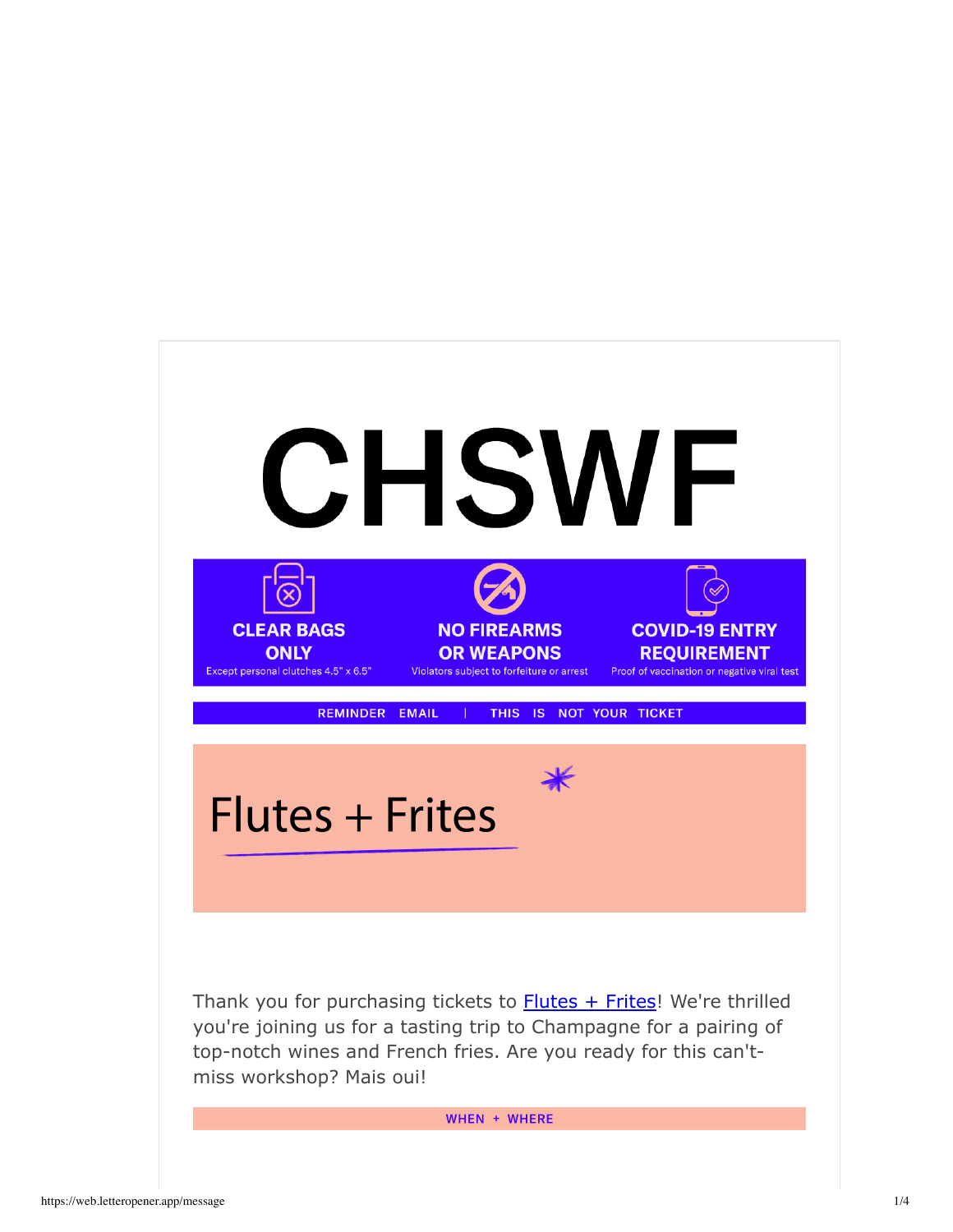- Date: Saturday, March 5
- Time: 12:00 1:15 PM
- Location: Stems & Skins

```
- Address: 1070 E Montague Ave # B, North Charleston, SC
29405
```
## **HEALTH + SAFETY**

Charleston Wine + Food is requiring all guests, staff, talent, and vendors to either: provide proof they are fully vaccinated against COVID-19 OR provide proof of a negative COVID-19 test, taken within 72 hours of each day you are attending. Entrance eligibility is checked at every Charleston Wine + Food event before quest tickets are scanned.

Get verified - Download the free Charleston Wine + Food app on Apple App Store or Google Play; Click the COVID-19 button on the left menu, and follow the prompts.

Visit our 2022 Health + Safety Policy for more information and details regarding COVID-19 entrance requirements.

# KNOW BEFORE YOU GO

-This is a beverage-forward experience; please plan accordingly

- All guests must be 21+ (no infants, children, or pets)

- No backpacks, coolers, or large purses permitted; all bags + persons are subject to search

- ALL BAGS MUST BE CLEAR except for small personal clutches (no larger than  $4.5" \times 6.5"$ )

- Bring your printed or digital ticket via smartphone for entry. We recommend downloading the SquadUP app from the App Store (available via *iOS* and **Android**). If you lost your ticket and don't have the app, please visit SquadUP.com and follow the steps to retrieve your tickets

- Menus for each event can be accessed via the CHSWF app. Download the app and visit the event in the schedule for the linked menu

- If you are no longer able to attend and the event is sold out with a waitlist demand, you may return your ticket to the Official Charleston Wine + Food Ticket Exchange via Lyte. For more information on Lyte and returning tickets, please take a look at our ticketing **FAQ** 

- Food allergies: accommodations cannot be made at this event

- All events will take place rain or shine; please plan accordingly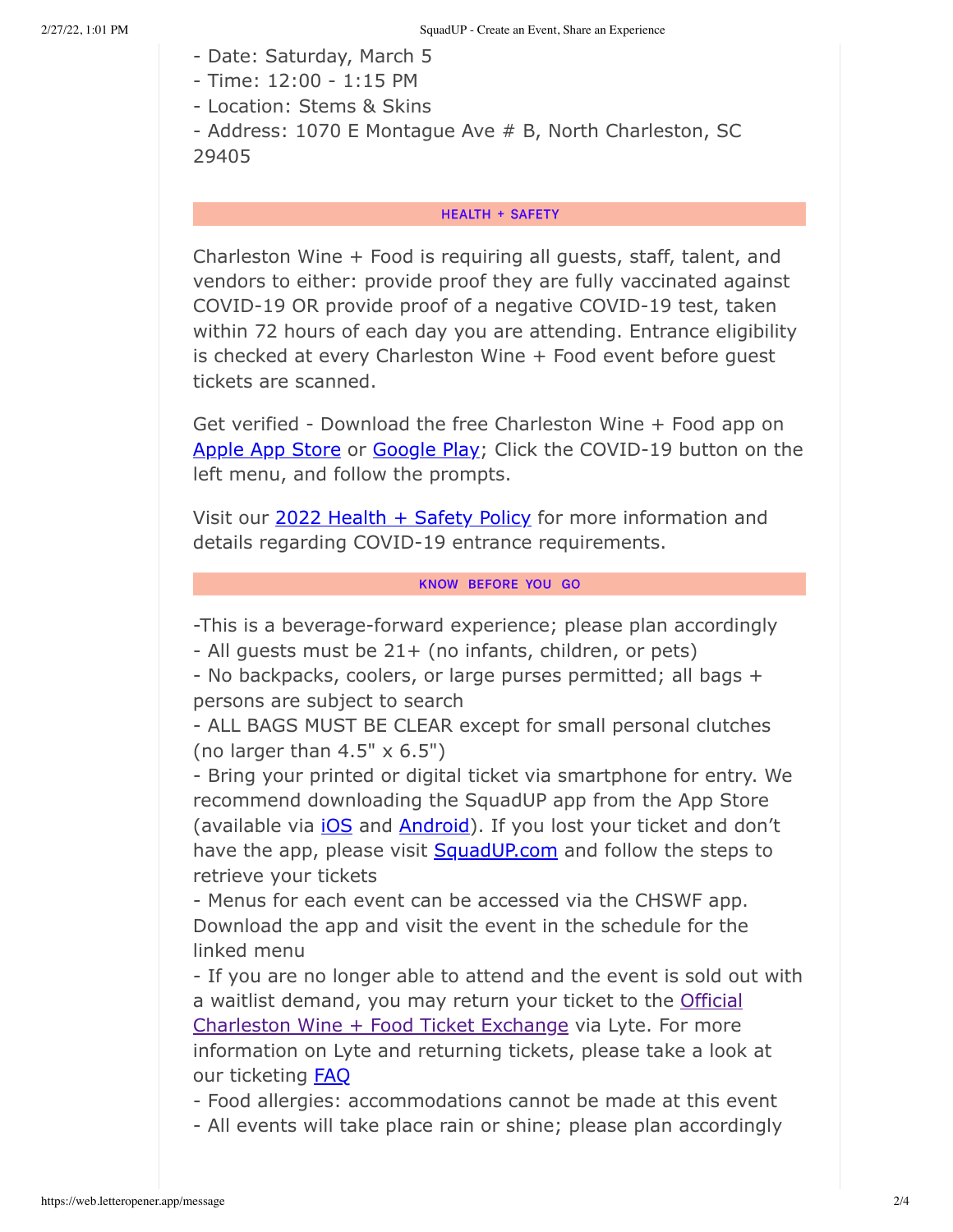**ATTIRE** 

The dress is casual for this event; wear something that makes you feel great + comfortable!

#### **TRANSPORTATION + PARKING**

There are a number of parking spots located around Park Circle where this venue is located. We kindly ask that you do not park in any spots reserved for other businesses. For more information on parking and getting around during the festival, take a look at our FAQs.

Stay safe! Charleston Wine + Food does not want guests to drink + drive. We encourage our guests to utilize rideshare services, which you can download directly to your smartphone.

## WHAT DO I DO WHEN I ARRIVE?

Please make your way to the main entrance of Stems & Skins. A Charleston Wine + Food representative will greet you and take your ticket upon arrival.

### **APP-SOLUTELY!**

Charleston Wine + Food is excited to announce that we have an app! Available for both Apple and Android products, our app is free to download from the Apple App Store and Google Play Store.

#### SWEET SUSTAINABILITY

At Charleston Wine + Food we strive to produce a sustainable + environmentally friendly festival. Our sustainable practices include, but are not limited to the exclusive use of compostable or recyclable plateware; commemorative glassware at select events and recyclable glassware at others; oyster shell recycling; and sustainable sourcing. Help us reduce our carbon footprint by taking a moment to follow our recycling and composting instructions throughout the festival.



*Charleston Wine + Food is a 501(c)3 nonprofit organization. Our mission is to celebrate, educate, enrich, and promote the Lowcountry's diverse culinary + hospitality community through world-class experiences.Ticket sales go directly to the production of the festival.*